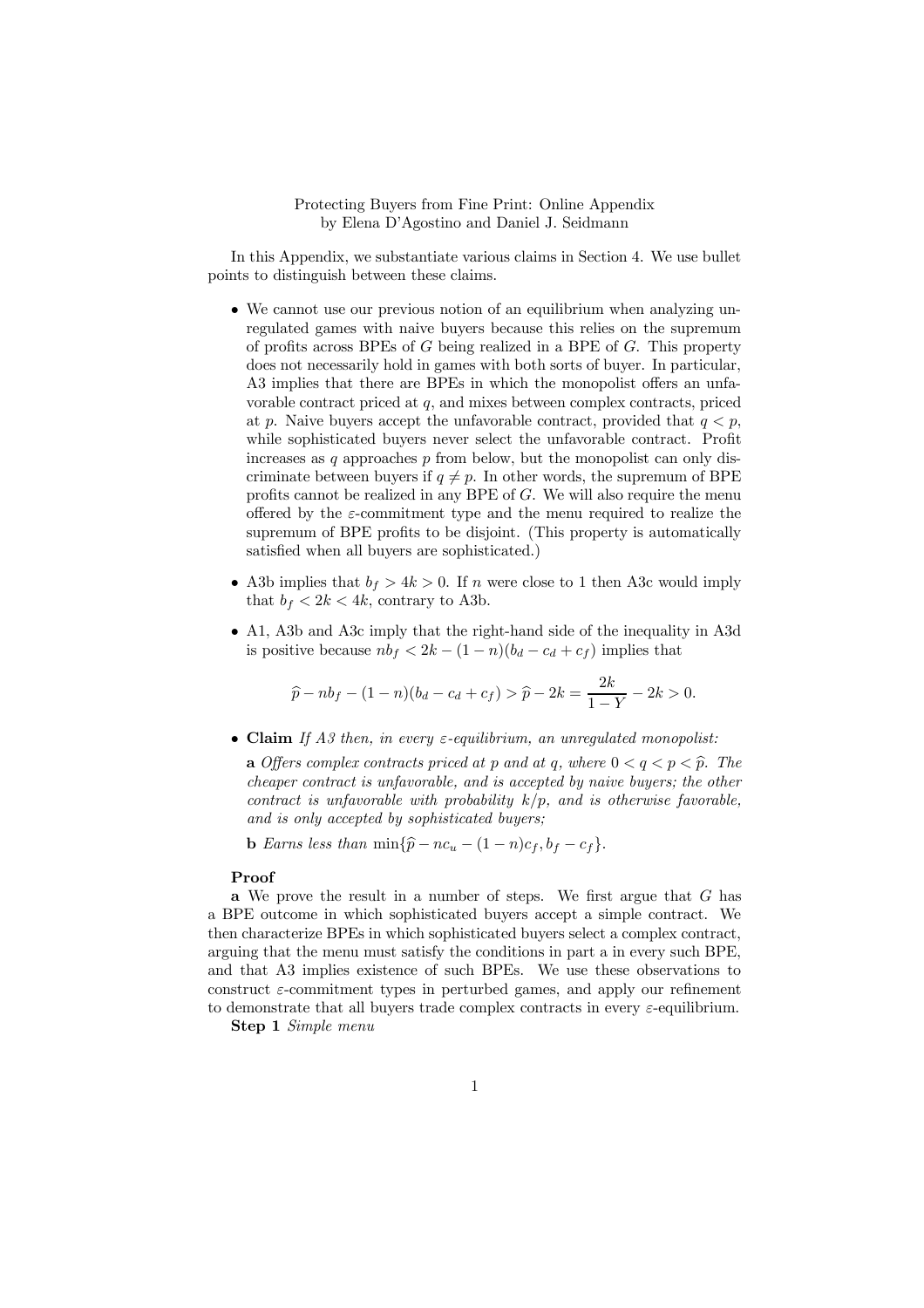As default terms are second best, there is a BPE in which the monopolist offers a simple contract priced at  $b_d$  and an unfavorable contract priced at  $b_f$ ; sophisticated buyers accept the former contract and would reject any complex contract at a non-negative price; naive buyers accept the unfavorable contract. Call this the *simple menu*. The monopolist then earns

$$
\pi^{s} \equiv n(b_f - c_u) + (1 - n)(b_d - c_d),
$$

which is positive (by A1, A2 and A3a). Arguments at the beginning of Section 4 imply that the monopolist offers the simple menu at every BPE in which sophisticated buyers accept a simple contract.

Step 2 *Complex menus*

We now consider putative BPEs in which sophisticated buyers select complex contracts. An argument in Section 4 implies that naive buyers must then also accept a complex contract.

There are two cases to consider: in the first case, the monopolist offers a single complex contract, priced at  $P$ . Naive buyers accept, while sophisticated buyers mix between accepting and reading. Lemma 2 implies that the contract must be favorable with probability  $1 - \frac{2k}{P}$  and otherwise unfavorable; so  $P \in$  $(0, b_f)$ . The monopolist then earns  $P - c_f$ . If sophisticated buyers believe that every complex contract in every other menu is unfavorable then  $P > 0$  implies that the monopolist cannot profitably deviate if and only if  $P - c_f \geq \pi^s$ : that is, when deviation to offering the simple menu is unprofitable.

In the second case, naive and sophisticated buyers accept complex contracts at different prices. Naive buyers must then pay less than sophisticated buyers, but must accept an unfavorable contract. Accordingly, consider a putative BPE in which the monopolist offers  $\{q, u\}$ , and mixes between offering  $\{p, f\}$  and  $\{p, u\}$ , where  $p > q$ . Call this a *complex menu*.

Suppose that the monopolist offers a single complex contract priced at  $P$  in a BPE, and consider a putative BPE in which the monopolist offers a complex menu with  $p = P$ . Sophisticated buyers cannot profitably deviate; and, as  $q < P < b_f$ , naive buyers would accept the unfavorable contract priced at q. The monopolist then earns  $n(q - c_u) + (1 - n)(P - c_f)$ , which exceeds  $P - c_f$ whenever  $q$  is close enough to  $P$  (by A1). The premise then implies that the monopolist cannot profitably deviate from offering some complex menus. In sum, a BPE with a single offered contract can only exist if the monopolist offers some complex menu in another BPE; and expected profit is higher in the BPE with a complex menu. We will now explain why A3 implies existence of BPEs in which the monopolist offers a complex menu.

Define  $\pi^*$  as  $\hat{p} - n c_u - (1 - n) c_f$ . We claim that, for every  $\varepsilon$  which satisfies A3d, there is a BPE in which the monopolist offers a complex menu, charging sophisticated [resp. naive] buyers  $p \equiv \hat{p} - \frac{\varepsilon}{2(1-n)}$  [resp.  $q \equiv \hat{p} - \frac{\varepsilon}{2n}$ ] and earning  $\pi^* - \varepsilon$ , where  $q > 0$  because  $\varepsilon < 2n\hat{p}$ . (A3c implies that  $n < 1/2$ ; so  $q < p$ .)

If the monopolist offers a complex menu in which  $q > 0$  then sophisticated buyers cannot profitably deviate to selecting the cheaper contract (which is unfavorable). In addition, arguments used in the proof of Proposition 3.1 imply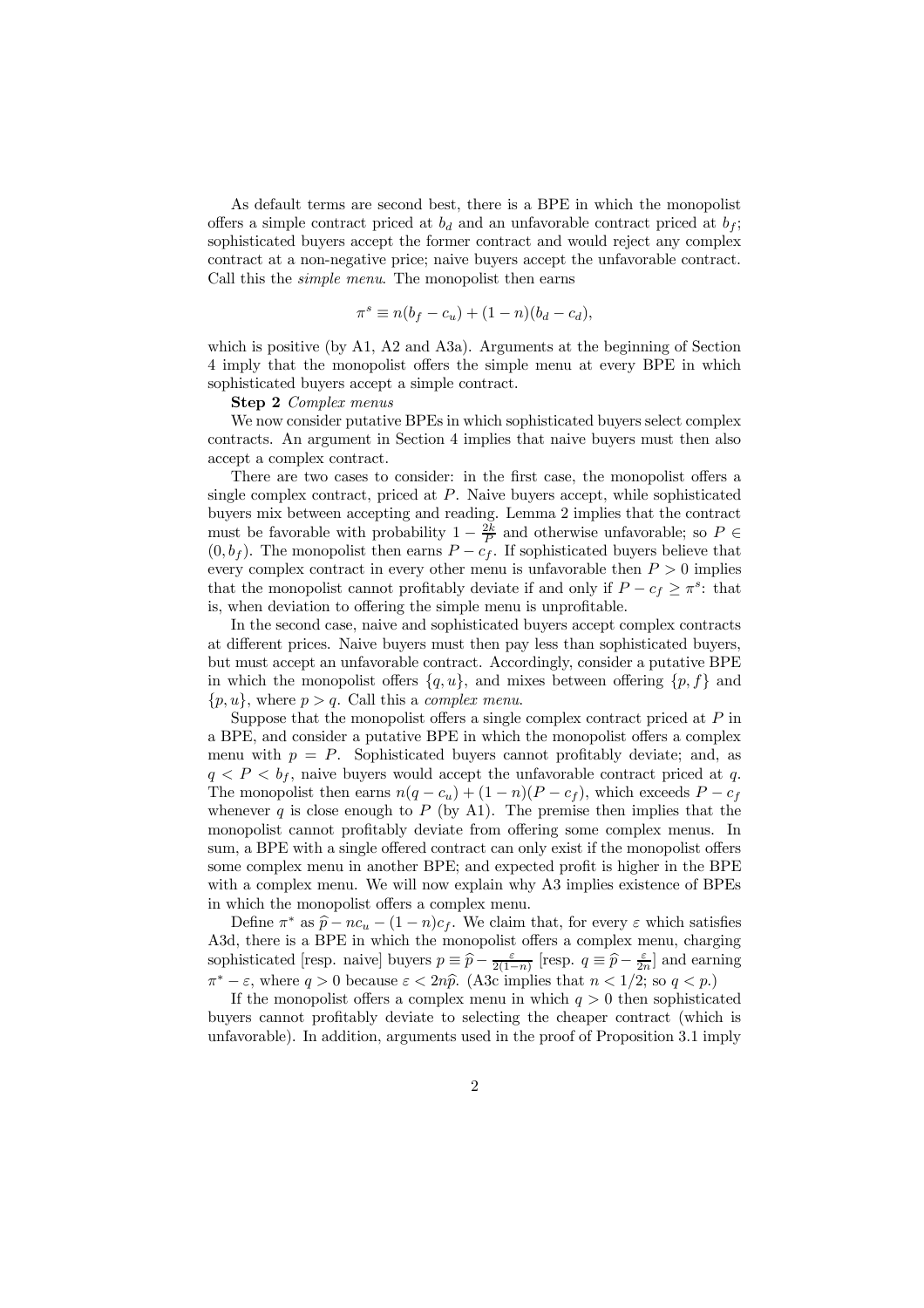that they cannot profitably deviate from sometimes reading (and not rejecting) the more expensive contract because  $2(b_d - c_d + c_f) < 4k < b_f$  (in A3b). Furthermore, if sophisticated buyers believe that every complex contract in every other menu is unfavorable then they cannot profitably deviate from not accepting any positively priced complex contract in any menu offered off the path of the putative BPE.

By construction, the monopolist earns  $\pi^* - \varepsilon$  in the putative BPE, and can therefore not profitably deviate to another menu if  $\pi^* - \varepsilon > \pi^s$ : the profit earned by offering the simple menu. Rearranging expressions, this is exactly equivalent to

$$
\varepsilon < \widehat{p} - nb_f - (1 - n)(b_d - c_d + c_f)
$$

in A3d.

These arguments therefore imply that, for every  $\varepsilon$  which satisfies A3d, G has a BPE in which the monopolist offers a complex menu and earns  $\pi^* - \varepsilon$ .

Step 3 *Equilibria*

Step 1 implies that  $G$  has a BPE in which the monopolist offers the simple menu, and earns  $\pi^s$ . Step 2 implies that  $\pi^* > \pi^s$ ; so, for every  $\varepsilon$  which satisfies A3d, she earns  $\pi^* - \varepsilon > \pi^s$  in some BPE of G. Step 2 also implies that the monopolist earns no more than  $\hat{p} - c_f$  in any BPE at which she offers a single complex contract; so  $\varepsilon < n(c_f - c_u)$  precludes an  $\varepsilon$ -commitment type offering a single complex contract. Every  $\varepsilon$ -commitment type must therefore offer a complex menu. We first argue that the monopolist can therefore not offer the simple menu in any  $\varepsilon$ -equilibrium of G:

Consider any BPE of a perturbed game  $G(e, \varepsilon)$ . Define  $\xi(e, \varepsilon)$  as the probability with which the normal type is prescribed to offer the simple menu. If  $\xi(e,\varepsilon) = 1$  then the normal type could profitably deviate to mimicking the  $\varepsilon$ commitment type, as it would then earn  $\pi^* - \varepsilon > \pi^s$  because sophisticated buyers would accept. The same argument precludes the normal type mixing between offering the simple menu and the complex menu offered by the the  $\varepsilon$ commitment type. There can therefore be no sequence of BPEs which satisfies  $\lim_{e\to 0} \xi(e,\varepsilon) = 1$ ; so G cannot have an  $\varepsilon$ -equilibrium in which the monopolist offers the simple menu.

We now argue that such an  $\varepsilon$ -equilibrium exists. Consider any perturbed game  $G(e, \varepsilon)$  in which the  $\varepsilon$ -commitment type offers a complex menu consisting of an unfavorable contract priced at  $q = \hat{p} - \frac{\varepsilon}{2n}$ , and a contract priced at  $p =$  $\hat{p} - \frac{\varepsilon}{2(1-n)}$ , which is unfavorable with probability  $k/p$ , and is otherwise favorable. The  $\varepsilon$ -commitment type's strategy is therefore played by the monopolist in a BPE of G where she earns  $\pi^* - \varepsilon$ . If sophisticated buyers believe that every complex contract in every other menu is unfavorable then  $G(e, \varepsilon)$  has a BPE in which the normal type pools with the  $\varepsilon$ -commitment type whenever  $\varepsilon$  satisfies A3d. Taking limits as  $e \to 0$ , G has an  $\varepsilon$ -equilibrium in which the monopolist offers  $\{q, u\}$ , and mixes between offering  $\{p, f\}$  and  $\{p, u\}$ .

b Part a implies that naive buyers pay less than sophisticated buyers, who in turn pay less than  $\hat{p}$ . Hence, the monopolist earns less than  $\pi^*$  in every  $\varepsilon$ equilibrium. We prove this part by arguing that A3 implies that  $\pi^* < b_f - c_f$ :